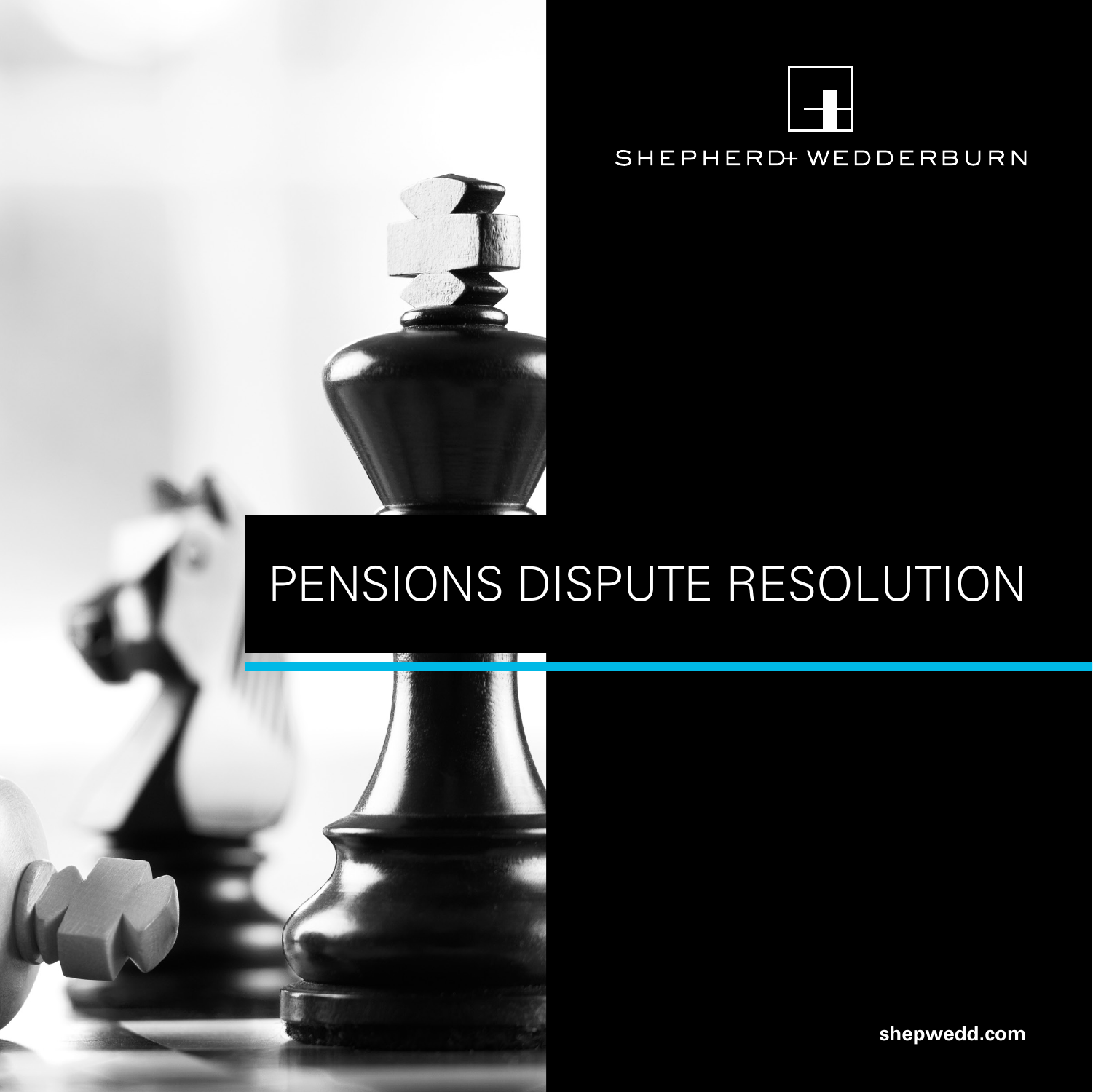#### About us

**Pensions disputes can be complex, time consuming and expensive. Resolving pensions disputes is an area in which we have particular recent expertise, having acted on the successful side of Scottish cases concerning the validity of pension scheme amendments. The decisions in those cases changed the landscape in Scotland in this area, developing the law and altering practice in a way that has been beneficial to Trustees, Companies and Scheme Administrators alike.** 

#### Pension scheme amendments

We act for a number of pension administration and actuarial firms, as well as providing litigation support to our Pension Team Trustee clients. We acted in relation to a number of Scottish professional negligence claims concerning pension scheme amendments and the requirement to equalise Normal Retirement Dates ("NRD"). Applying English authorities there was little hope of avoiding liability. However, we took a fresh look at the issues, applied a rigorous and tenacious approach, and developed arguments that were ultimately successful, resulting in our client being absolved of any liability.

#### Equalisation - The Barber Window

The decision in Barber v GRE 17 May 1990 created a lot of uncertainty, the fall-out of which is still being felt today. Scheme audits frequently uncover longer 'Barber windows' than was intended, with the potential financial consequences often running into millions of pounds. A series of decisions from the English courts established that scheme amendment provisions must be adhered to strictly. Even where it was clear that the trustees and the company intended to equalise the scheme and that all the members had been advised of the change, if the formalities were not complied with the court would determine that the scheme had been left unequal until a formal amendment deed was signed years later. This left many schemes with a serious funding gap, which the company and/or trustees often look to the administrators to fill.

#### Innovative approach

#### Minutes Construed as Deeds

In Low & Bonar v Mercer [2010] CSOH 47, we argued that signed minutes of a meeting of the Company Board, at which the decision to equalise NRD had been taken, could constitute a 'Deed' as there is no technical definition of deed in Scotland, unlike in England. This was accepted by the Scottish Court of Session and the scheme was held to have been validly equalised on the date of the signed Minute, thereby avoiding any need to revisit benefit calculations and the consequent funding gap.

In discussing amendment of pension schemes Lord Drummond Young noted that "it is inappropriate that an overlegalistic approach should be taken... the practical effect of what is done is important" and "there is [no] need for the court to be unduly technical or restrictive" in approach.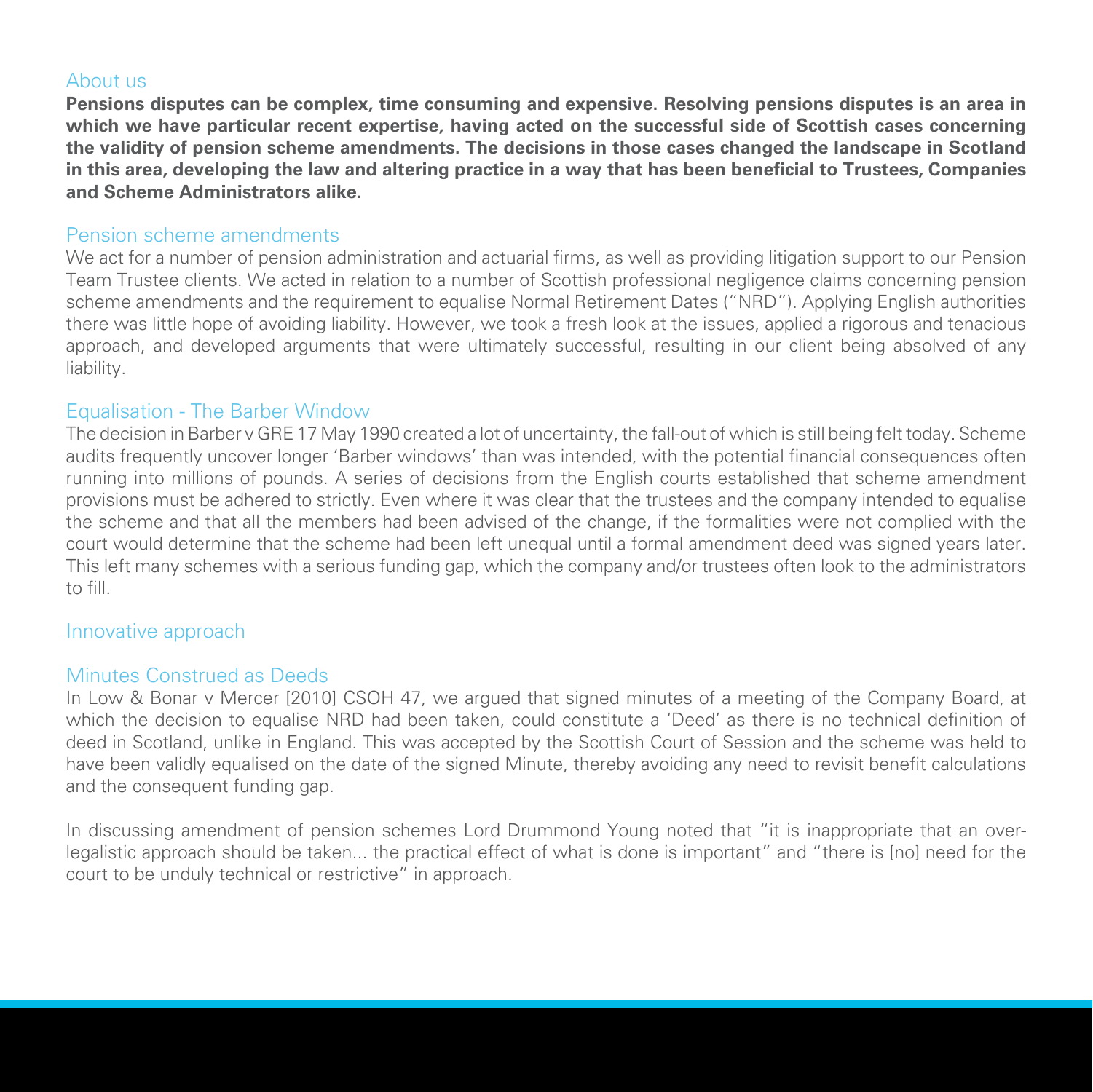This decision led to the settlement of a number of other equalisation claims in Scotland, with Company and Trustee legal advisors applying a much more pragmatic approach to amendments in light of the guidance from the Court of Session.

While the deed argument is particular to Scots law, other arguments we have used could also work under English law.

#### Membership on special terms

An alternative argument was run in Low & Bonar that if the scheme had not been validly equalised in accordance with the amendment provision, equalisation had been effected by way of the 'membership on special terms' provision. This provision commonly allows for terms applicable to particular members to be altered by a decision of the Company and Trustees followed by notification to the member. Again, the traditional view following English decisions is that equalisation cannot be effected by announcement using the 'membership on special terms' provision. However, in Low & Bonar Lord Drummond Young took the view that the 'membership on special terms' provision could be used as a way of changing NRD for all female members (increasing their NRD to 65). Although the English courts have rejected this argument in the past, recent obiter comments in a High Court case refer to this aspect of the Low & Bonar decision and indicate that the door may not have been finally closed on this line of argument in England.

The arguments that succeeded in relation to equalisation related amendments could of course be equally applicable to other scheme amendments, such as those related to converting Defined Benefit schemes to Defined Contribution schemes.

#### Other arguments

The decision that the scheme was validly amended when intended has meant that the Scottish courts have not yet considered a number of other defences that could be run in relation to professional negligence claims, including defences related to prescription (time-bar), that the terms of appointment did not cover the services referred to, and that there was no negligence given the general approach adopted at the relevant time. In Scotland the courts require those pursuing a claim of professional negligence to produce an expert report addressing the negligence test early on in the procedure.

#### Other pensions related disputes

We act for both pursuers and defenders in relation to their disputes, and our clients include pension scheme administrators, actuaries, Trustees and Company employers. We have acted in relation to a range of disputes concerning pension schemes, including:

- **•** rectification applications to remedy errors in scheme documents
- **▪** member claims
- **Pension Ombudsman complaints**
- applications for directions on the proper running of schemes
- professional negligence claims against professional advisors, actuaries, administrators and solicitors
- advising Trustees in relation to their duties